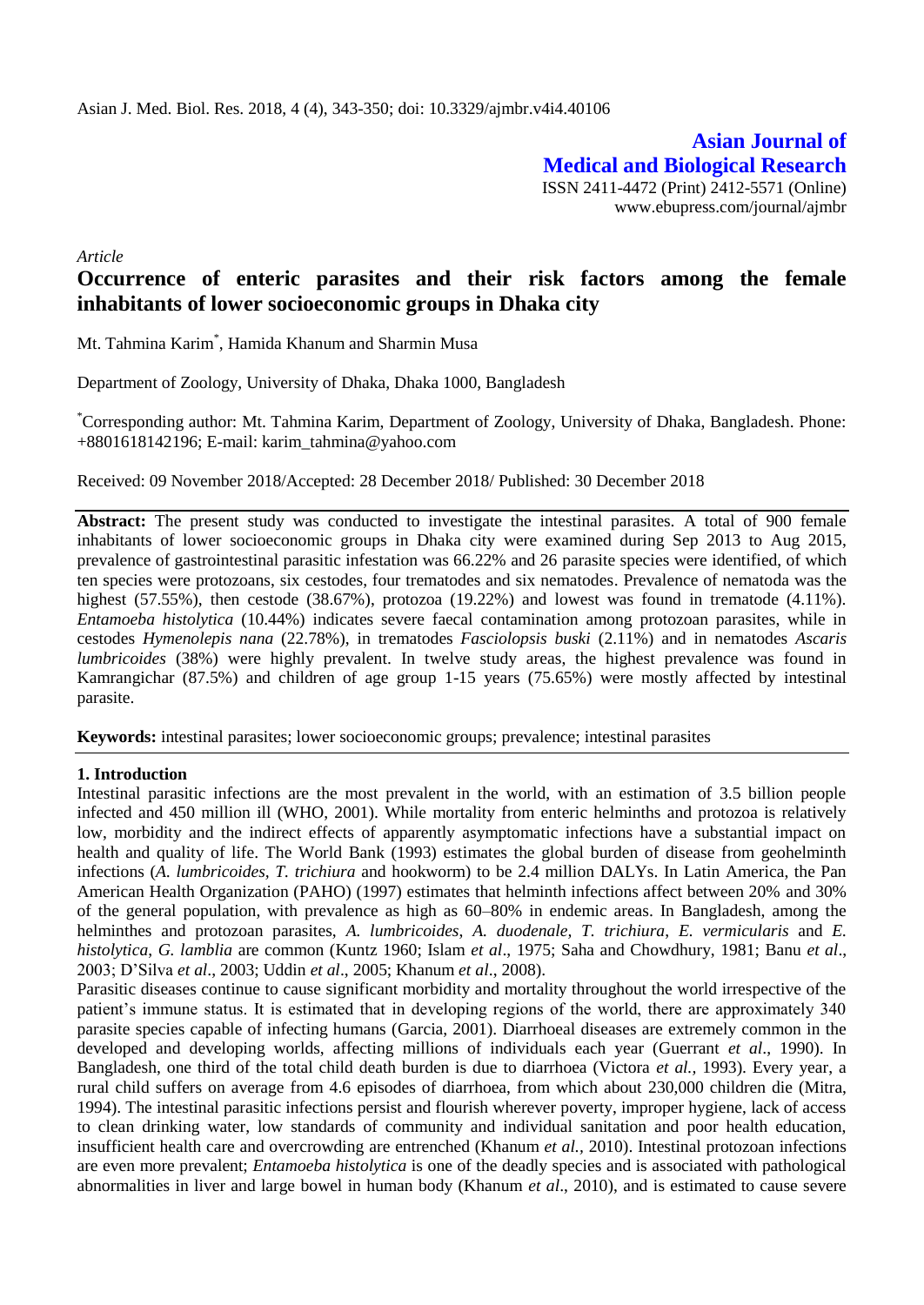disease in 48 million people, killing 70 thousand each year (WHO, 2002). *G. intestinalis* is the most common protozoan infection of the intestinal tract. Many countries, especially developing countries, show a high infection rate of giardiasis (Sprong *et al.,* 2009). Trichuriasis is a potentially serious disease that can cause colitis (inflammation of the colon), chronic iron deficiency anaemia and chronic dysentery (Bundy and Cooper, 1989). *Hymenolepis nana* is the most common parasitic cestode prevalent globally (Pillai and Kain, 2003). There were around 1000 million cases of ascariasis due to *Ascaris lumbricoides,* and 500 million cases of *Trichuris trichiura* infection worldwide (WHO, 1990 and Bundy *et al.,* 1992).

The aim of this study is to estimate the prevalence of intestinal parasitic infestation. In developing countries like Bangladesh intestinal worms are really threats to child and adolescents health. Although the intestinal helminthiasis is extremely wide spread in Bangladesh, they do not always cause immediate fatalist, acute illness or disabilities, so their presence has long been ignore and neglected to the people's mind (Khanum *et al.,* 2008, 2010).

# **2. Materials and Methods**

# **2.1. Study design**

A cross sectional study was carried out during September 2013 through August 2015 among 900 female inhabitants of lower socioeconomic groups in twelve areas of Dhaka city. The age groups were categorized into 4 major groups: Children (1 to 15 yrs), Adult (16 to 35 yrs), Middle age (36 to 50 yrs) and Old age (51 to 70 yrs). To study the prevalence of intestinal helminthes, stool samples were collected and processed by Formolether concentration technique.

# **2.2. Data Collection**

Standard questionnaire was developed and the data were collected by face to face interview. After filling the questionnaire, an empty plastic container was provided to the all of female inhabitants for collecting stool. The stool samples were processed and prepared for microscopic examination in the laboratory of the Department of Zoology, University of Dhaka.

# **2.3. Laboratory analysis**

To find out the prevalence of intestinal parasites, stool samples were collected and were examined in laboratory. The Formol-Ether concentration technique was performed according to the method described by Cheesbrough (1987). 1 g of faecal sample was mixed with 4 ml of formol water, again 3-4 ml of 10% formol water was added and mixed by shaking for about 20 seconds then strained it. 3-4 ml formol ether was added with sieved suspension in a conical tube and mixed for 1 minute, it was then centrifuged at 3000 rpm for 1-2 min, the parasites were sedimented to the bottom of the tube. The sediment was examined using 10X objective with the condenser. The 40X objective was used to identify the small cysts and eggs. And the data generated was analyzed by the SPSS Software-17 for mean analysis.

### **3. Results and Discussion**

# **3.1. Prevalence of intestinal parasites**

During the present investigation out of 900 samples, 66.22% females were found to be infected with intestinal parasites which was lower than the findings of Muttalib *et al.* (1976) (99.03%), Suguti *et al.* (1985) (86.8%) in Nepalese people, Uddin and Khanum (2008) (84.21%) in Comilla and Dhaka. Alternatively the present prevalence is higher than the findings of Peruzzi *et al*. (2006) (13.24%), Chandrashekhar *et al. (*2005) (21.3%), Al-Madani and Mahfouz (1995) (46.5%), and Ahmed and Hady, (1989) (10.94%). Ikeh *et al*. (2006) found 50.5% prevalence, Rao *et al.* (2003) reported 57%, Tang and Luo (2003) recorded 51.7%, Reinthaler *et al.* (1988) reported 62%, Farag (1985) found 53%, Chowdhury (1978) showed 52.76% and Huq and Shaikh (1976) found 65% prevalence, above these studies which were closely related with our findings. Hygienic conditions are very poor in slum area that's why prevalence was found highest.

A total of twenty six parasite species were identified from the samples. Among them ten were protozoans such as *Entamoeba histolytica*, *Entamoeba coli*, *Endolimax nana, Iodamoeba butschlii, Chilomastix mesnili, Trichomonas hominis, Enteromonas hominis, Giardia intestinalis, Isospora hominis, Balantidium coli.* Six cestodes such as *Diphyllobothrium latum*, *Taenia saginata, Echinococcus granulosus, Hymenolepis nana, Hymenolepis diminuta, Dipylidium caninum.* Four trematodes such as *Fasciola hepatica*, *Fasciolopsis buski*, *Clonorchis sinensis*, *Paragonimus westermani*. And six nematodes such as *Ascaris lumbricoides, Trichuris trichiura, Ancylostoma duodenale* (egg), *Ancylostoma duodenale* (larvae), *Strongyloides stercoralis* (larvae), *Enterobius vermicularis* (egg), *Capillaria spp.* Begum and Rahman (1975) found five species of protozoa (*E.*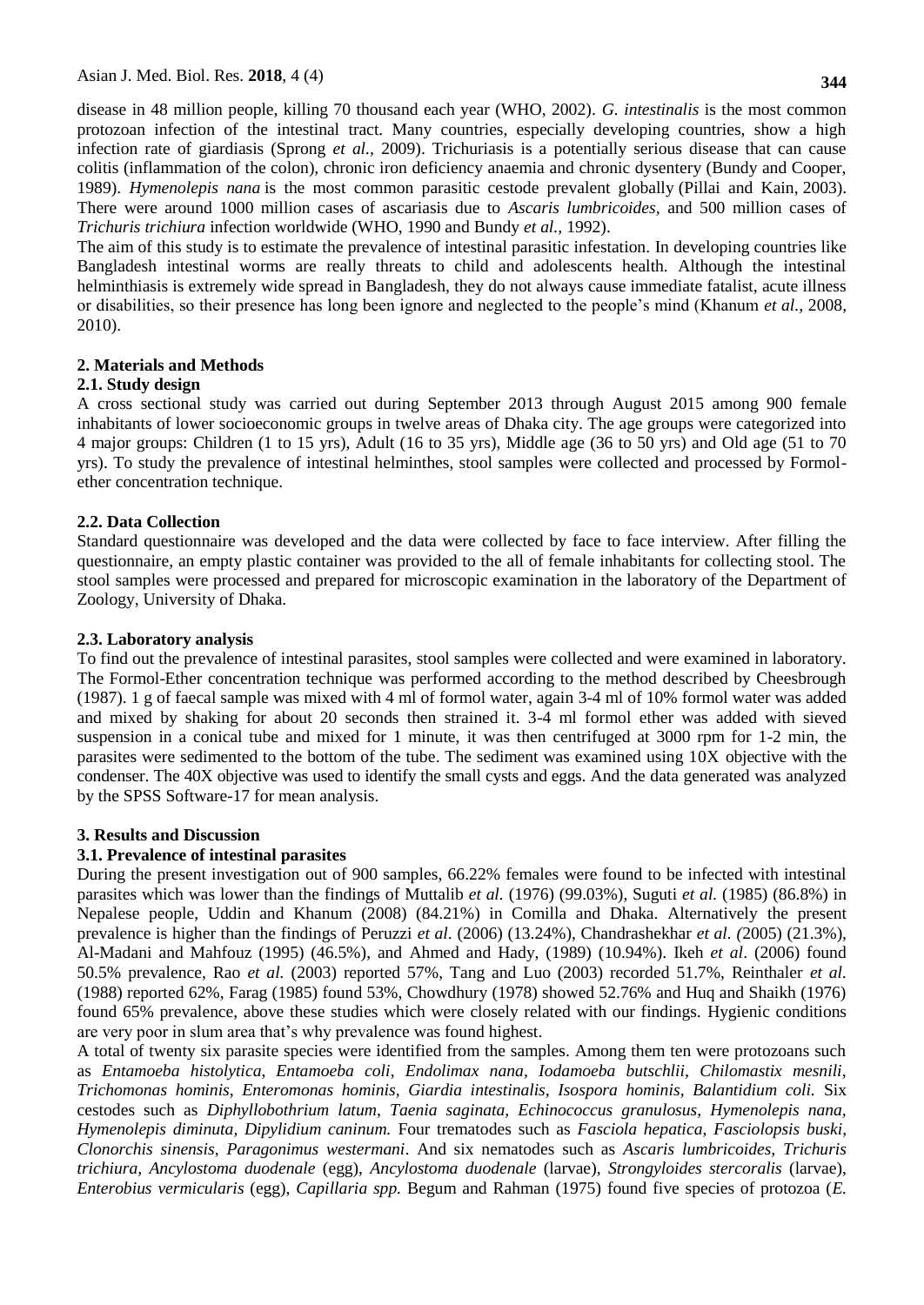#### Asian J. Med. Biol. Res. **2018**, 4 (4)

*histolytica, E. coli, Endolimex nana, Iodamoeba butschlii, G. lamblia)* and four species of helminth *(A. lumbricoides, A. duodenale, T. trichiura* and *E. vermicularis*) predominant in Bangladesh. Khaled (1983) found eight species of intestinal parasites in members of Bangladesh rifles. These were: *Entamoeba histolytica, Giardia intestinalis, Ascaris lumbricoides, Trichuris trichiura, Strongyloides stercoralis, Humenolepis nana, Enterobius vermicularis* and Hookworm. In Indonesia, Higgins *et al.* (1984) studied human intestinal parasitic infections. They listed *Entamoeba coli, Entamoeba histolytica, Entamoeba hartmanni, Endolimax nana, Iodamoeba butschlii, Chilomastix mesnili, Giardia lamblia, Ascaris lumbricoides, Trichuris trichiura* and *Necator americanus*. In Nigeria, Alakija (1986) reported *E. coli, T. hominis, E. nana, E. histolytica, I. butschilii, G. lamblia, B. coli, A. lumbricoides,* hookworm, *T. trichiura, S. stercoralis, Taenia* and *S. mansoni* from rural people.

Among parasitic groups, nematode showed the highest prevalence (57.55%), then cestode (38.67%), protozoa (19.22%), and lowest was found in trematode (4.11%) (Figure1). So helminth infections were recorded to be higher compared to protozoan infection which is incompatible with the previous published result such as Hafez *et al.* (1986) reported 14.9% of prevalence for protozoans and 9.5% for helminth in Riyadh, Saudi Arabia and Alakija (1986) also found higher (44.2%) prevalence of protozoa than helminth (22.4%) in Nigeria. Highest prevalence of helminth found in some study like Muazzam and Ali (1968) showed 67% of prevalence among children of East Pakistan and Saha and Chowdhury (1981) reported 75% of children (unde 5 years) of Rangpur and Dinajpur districts. Reinthaler *et al*. (1988) stated that contaminated drinking water is clearly the main source of the high levels of protozoan infection. But in the present study higher rate of parasitization with helminth suggest that these parasites have highly effective distribution and contact mechanism from one person to another.

The prevalence of different species of intestinal parasites varied from one another. In the present investigation, prevalence of cyst of *Entamoeba histolytica* was highest (10.44%) and common *Giardia intestinalis* was 4% (Figure 2). The prevalence seems to be high in some study such as Aza *et al*. (2003) recorded 21%*,* Azian *et al.* (2007) noted 26.2% *E. histolytica* in Pahang, Malaysia. Some result was found comparatively lower than the present study such as Hamimah *et al.* (1982) found 2.3% *prevalence* in Kualalumpur, Malaysia, Azam *et al.* (2007) observed 3.6% in Gazipur and *Khanum et al. (2014) estimated 4.61%.* The prevalence of *G. intestinalis* found in the present study, was also relatively low compared to 25% in Turkey (Ozcelik *et al*. 1995), 18.5% in Nepal (Reddy *et al*. 1998) and 11.67% in Thai orphans (Popruk *et al.* 2011). But Hamimah *et al.* 1982 (2.6%) and Khaled, 1983 (0.4%) recorded lower rate of infection of *G. intestinalis* than this study. *Khanum et al. (2014) estimated 3.71% prevalence of G. intestinalis and* Reinthaler *et al*. (1988) found 4.2%, which were close to present study.

Among cestodes, *Hymenolepis nana* recorded as the highest (22.78%) prevalent parasite, then *Taenia saginata*  (10.33%) (Figure 3). This was higher than the findings of Omar *et al.* (1991) (3.0% prevalence of *H. nana* in Abha, Saudi Arabia), Jalili and Cerven 1993 (6.0% in the province of Afghanistan), Machado and Costacruz (1998) (6.7%), Azazy and Aitiar 1999 (2% in Yemen), Mirdha and Samantray (2002) (9.9% in India) and Muscat *et al*. (2004) (4.9% in Bangladesh). Rim *et al*. (2003) investigated that the prevalence of *Teania spp.*  was only 0.6% in Laos that was lowest than present study.

Among trematodes, prevalence of *Fasciolopsis buski* was observed the highest (2.11%) (Figure 4). Idris (1979) showed that the prevalence of *F. buski* was 36.16% in a village named Maradia near Dhaka, whereas Nahar (1973) showed that the prevalence was only 0.31% in Dhaka city. This observation reflects that the infection by *F. buski* might have focal endemicity. According to Graczyk *et al*. (2001), lower incidences with focal endemicity are observed in Taiwan, Bangladesh, India and Thailand.

Among the nematode parasites, *Ascaris lumbricoides* showed the highest (38%) and *Trichuris trichiura* was the second highest (30%) common parasite (Figure 5). Thuriaux (1973) reported 22% *Ascaris lumbricoides* in Yemen Arab Republic, Obiamiwe (1977) recorded 19.5% in Benin City, Nigeria, both results were found comparatively lower than the present findings. Elkins (1984) found 94% in Madras, Osazuwa *et al.* (2011) determined 75.6% in Nigeria which was quite different from the findings of the present work; Alam and Khanum (2005) found 34.38% in Dhaka, Uddin and Khanum (2008) showed 37.5% in Gazipur, Bangladesh, these results were close to present findings. The highest prevalence of *A. lumbricoides* is mainly attributed to high rate of egg production by the females, longevity of the eggs, use of night soil, poor personal hygiene and consumption of unclean vegetables. Shield *et al*. (1981) showed 15.9% *Trichuris trichiura* in Papua New Guinea, Hafez *et al*. (1986) reported 2.5% of people in Saudi Arabia, these prevalence were lower than the present finding. According to Ejezie (1981) 75.8% and Kobayashi *et al.* (1996) 43.8% was suffering from trichuriasis, both were higher than present study. Reinthaler *et al.* (1988) recorded 23.2% in Nigeria and Wani *et al*. (2008) 27.92% in Kashmir valley, both were close to present findings.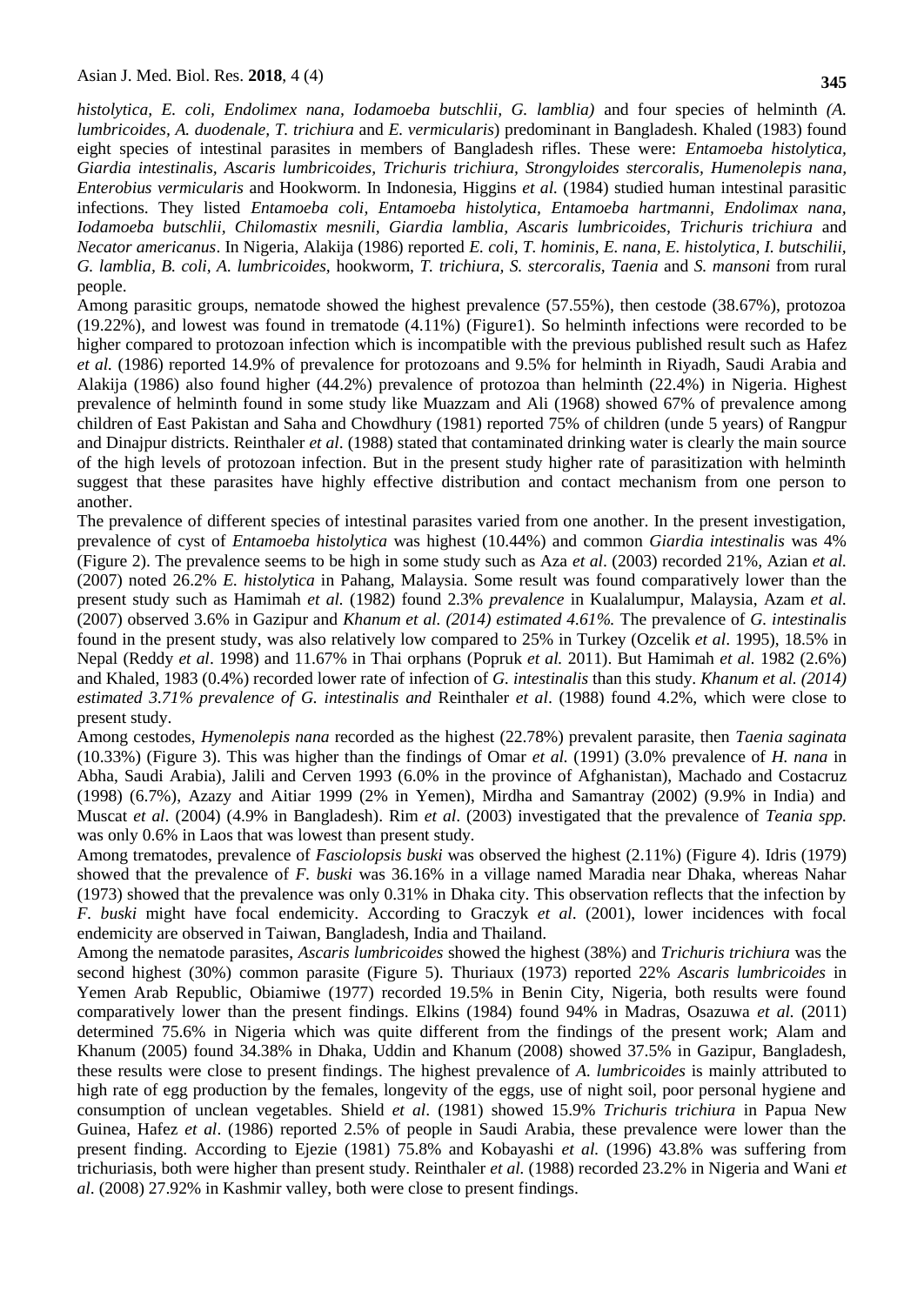#### **3.2. Prevalence of parasites in different study areas**

In 12 study areas, highest prevalence was found (87.5%) in Kamrangichar, and lowest 30% found in Hajaribag (Figure 6). Kamrangichar is an island Thana surrounded by mainly Buriganga River. The population is very dense in this area they live in unhygienic environment, there is lack of fresh water supply, lack of sanitary latrines, defaecate in open areas, they walk barefooted most of the time and most important this area is surrounded by polluted Buriganga River which facilitates the growth of intestinal parasite. Hajaribag was urban Thana of Dhaka metropolitan city where chemical pollution occurred mostly as many chemical factories found there; as a result survival of parasite's egg and cyst in that environment is very low because of that chemical pollution that's why lower prevalence of infection observed there.

In different study areas, the prevalence of protozoan parasites was comparatively higher in Shahidullah hall (43.33%). In case of cestodes, highest prevalence was found in Kamrangichar (71.25), in case of trematodes, highest observed in Hajaribag (15%) and among nematodes, highest recorded in Moghbazar (70%) (Figure 7).

#### **3.3. Parasitic prevalence in age groups**

Considering all of the four age groups, the highest prevalence (75.65%) was found in children group (1 to 15 years) (Figure 8). Relationship between age and prevalence of parasitic infection  $(r = -0.284, p = 0.716)$  was not significantly correlated. Inverse correlation implies that as age increase prevalence tend to decrease due to better immune response in upper ages. Similar high prevalence (73.3%) was found in children by Ara *et al*. (1997). According to Steketee (2003) and Garzon (2003), children are the worst affected. This could be due to the fact that child are exposed to environmental hazard favoring parasitic infections. In another study by Uddin *et al.* (2005), highest (87.50%) was also noted among aged 12-14 years, Singh *et al.* (1984) recorded a maximum of 92.5% from 5 to 9 years of age but Khanum *et al.* (2010) found lowest prevalence in 08-10 years age group. The infestation of nematodes found highest in all age groups, among children (28.49%) and adult age group (10.40%), protozoa were the  $2<sup>nd</sup>$  highest infestation group. Highest infestation (13.98%) of cestodes was observed in children group (Figure 9).



**Figure 1. Overall prevalence of different parasitic groups.**



**Figure 2. Prevalence of protozoan parasites found in female inhabitants.**



**Figure 3. Prevalence of cestode parasites found in female inhabitants.**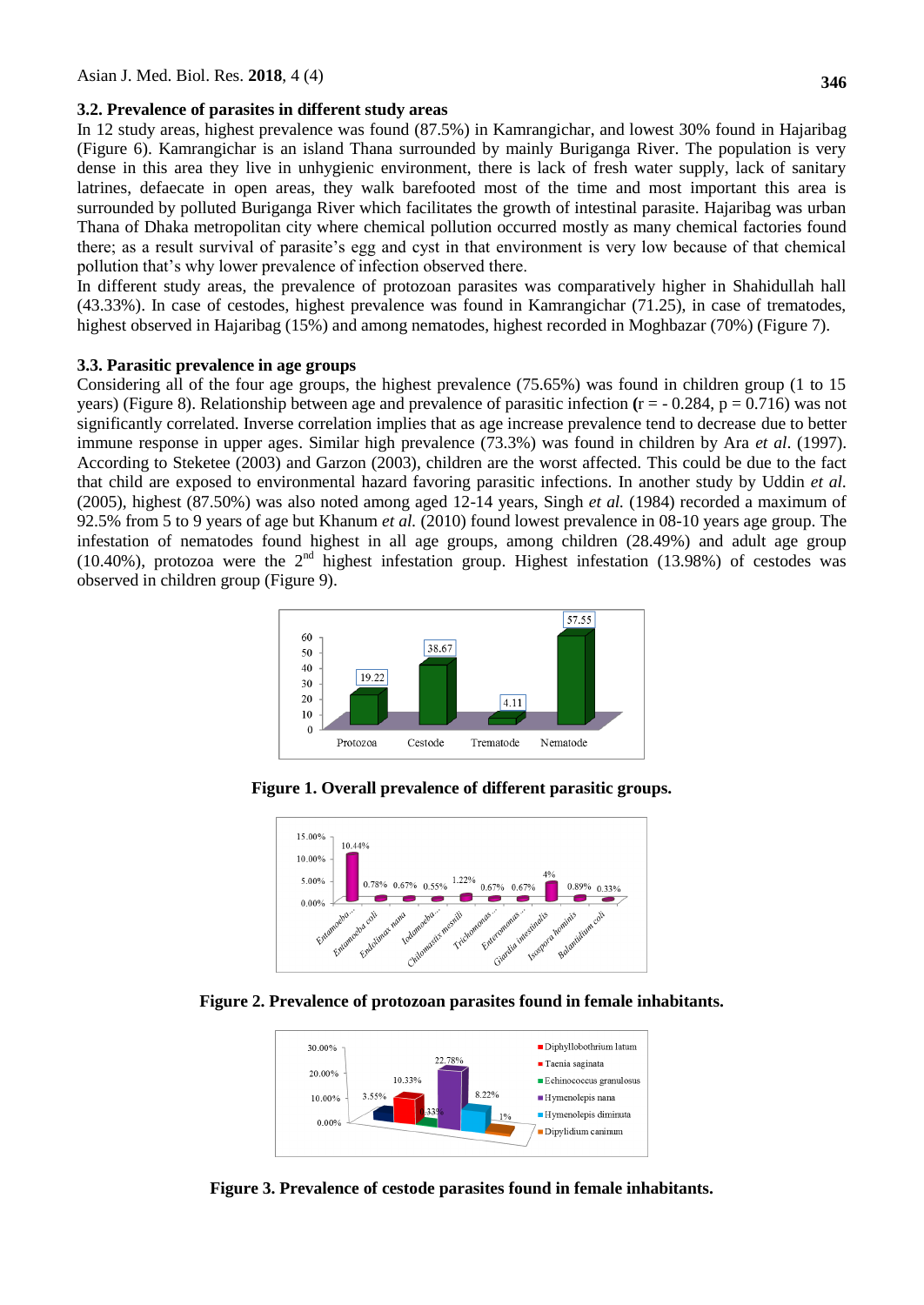

**Figure 4. Prevalence of trematode parasites found in female inhabitants.**







**Figure 6. Prevalence of intestinal parasites among the female inhabitants in different study areas.**







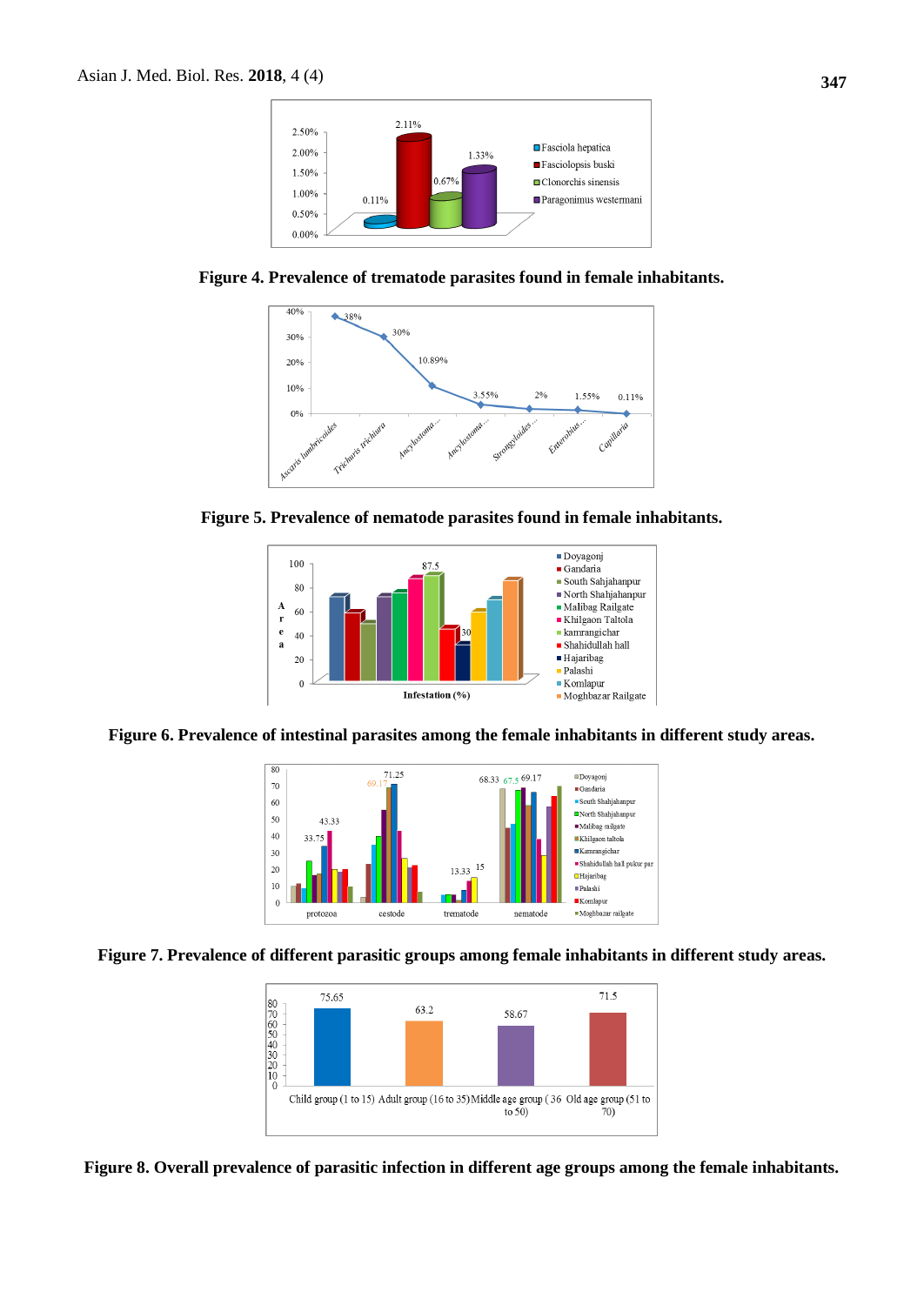

**Figure 9. Overall prevalence of parasitic group in different age among female inhabitants.**

#### **4. Conclusions**

The prevalence of helminthiasis and protozoan infection is widespread in Bangladesh. The female inhabitants of the slum areas were more vulnerable to parasitic infestation due to the differences in hygienic conditions, rate of literacy, malnutrition, status of anaemia, and prevailing socioeconomic condition. Under above circumstances incidence of intestinal parasites is likely to be common. Information on the prevalence and intensity of human intestinal parasites of the people of Dhaka city is very meager. Such information is necessary in planning the control of parasitic infection.

### **Conflict of interest**

None to declare.

### **References**

Ahmed MM and HM El Hady, 1989. A preliminary survey of parasitic infections and nutritional status among school children in Riyadh, Saudi Arabia. J. Egypt Soc. Parasitol., 19: 101-105.

- [Alakija W,](https://www.ncbi.nlm.nih.gov/pubmed/?term=Alakija%20W%5BAuthor%5D&cauthor=true&cauthor_uid=3632103) 1986. Prevalence of intestinal parasitic disease agents in stools of people in a rural area of Niger*ia.*  [Ann. Trop. Med. Parasitol.,](https://www.ncbi.nlm.nih.gov/pubmed/3632103?dopt=Abstract) 80: 545-547.
- Alam MS and H Khanum, 2005. Infection of *Ascaris lumbricoides* and *Trichuris trichiura* among the children of two slum areas in Dhaka city. Bangladesh J. Zool., 33: 89-94.
- Al-Madani AA and RM Mahfouze, 1995. Prevalence of intestinal parasitic infections among Asian female housekeepers in Abha district, Saudi Arabia. Southeast Asian J. Trop. Med. Public Health., 26: 135- 137.
- Ara R, KZ Mamun, S Tabassum and LFA Banu, 1997. Helminthiasis and it's impact on nutritional status of children. JOPSOM, 16: 44-48.
- Aza N, S Ashley and J Albert, 2003. Parasitic infections in human communities living on Ringes of the Crocker Range Park Sabah, Malaysia. Asian review of biodiversity and environmental conservation (ARBEC). [http://www.arbec.com](http://www.arbec.com/) .my/pdf/art11/janmar03.pdf.
- Azam SAS, MMR Bhuiyan, MZ Choudhury and KA Miah, 2007. Intestinal Parasites and Sanitary Practices among the Rural Children. TAJ. Rajshahi*.*, 20: 01-05.
- Azazy AA and AS Aitiar, 1999. A study on intestinal and blood parasites among school children in Sana province, Yemen. Saudi. Med. J*.*, 20: 422-424.
- Azian NMY, YM San, CC Gan, MY Yusri, Y Nurulssyamzawaty, AH Zuhaizam, MN Maslawati, I Norparina and I Vythilingam, 2007. Prevalence of intestinal protozoa in an aborigine community in Pahang, Malaysia. Trop. Biomedicine., 24: 55-62.
- Banu H, J D'Silva and N Islam, 2003. Epidemiological factors and pinworm infection in children. Bangladesh J. Zool., 31: 243-246.
- Begum NN and KM Rahman, 1975. Comparative finding of helminth and protozoa by various techniques. Bang. Med. J*.*, 4: 8-12.
- Bundy DAP and ES Cooper, 1989. *Trichuris* and trichuriasis in humans. Adv. Parasitol., 28:107-73.
- Bundy DAP, A Hall, GF Medley and L Savioli, 1992. Evaluating measures to control intestinal parasitic infections. World Health Stat Q., 45: 168-179.
- Chandrashekhar TS, HS Joshi, M Gurung, SH Subba, MS Rana and PG Shivananda, 2005. Prevalence and distribution of intestinal parasitic infestations among school children in Kaski District, Western Nepal. JBR, 4: 78-82.
- Cheesbrough M, 1987. Medical Laboratory Manual for Tropical Countries. Blackworth Co. Publishers., 570 pp.
- Chowdhury MR, 1978. Intestinal parasite infection in privileged class of Dhaka population, Bangladesh. Armed Forces Med. J., 4: 5-12.
- D'Silva J, H Banu and N Islam, 2003. Pinworm infection in children and their personal habits. Dhaka Univ. J. Biol. Sci., 12: 193-198.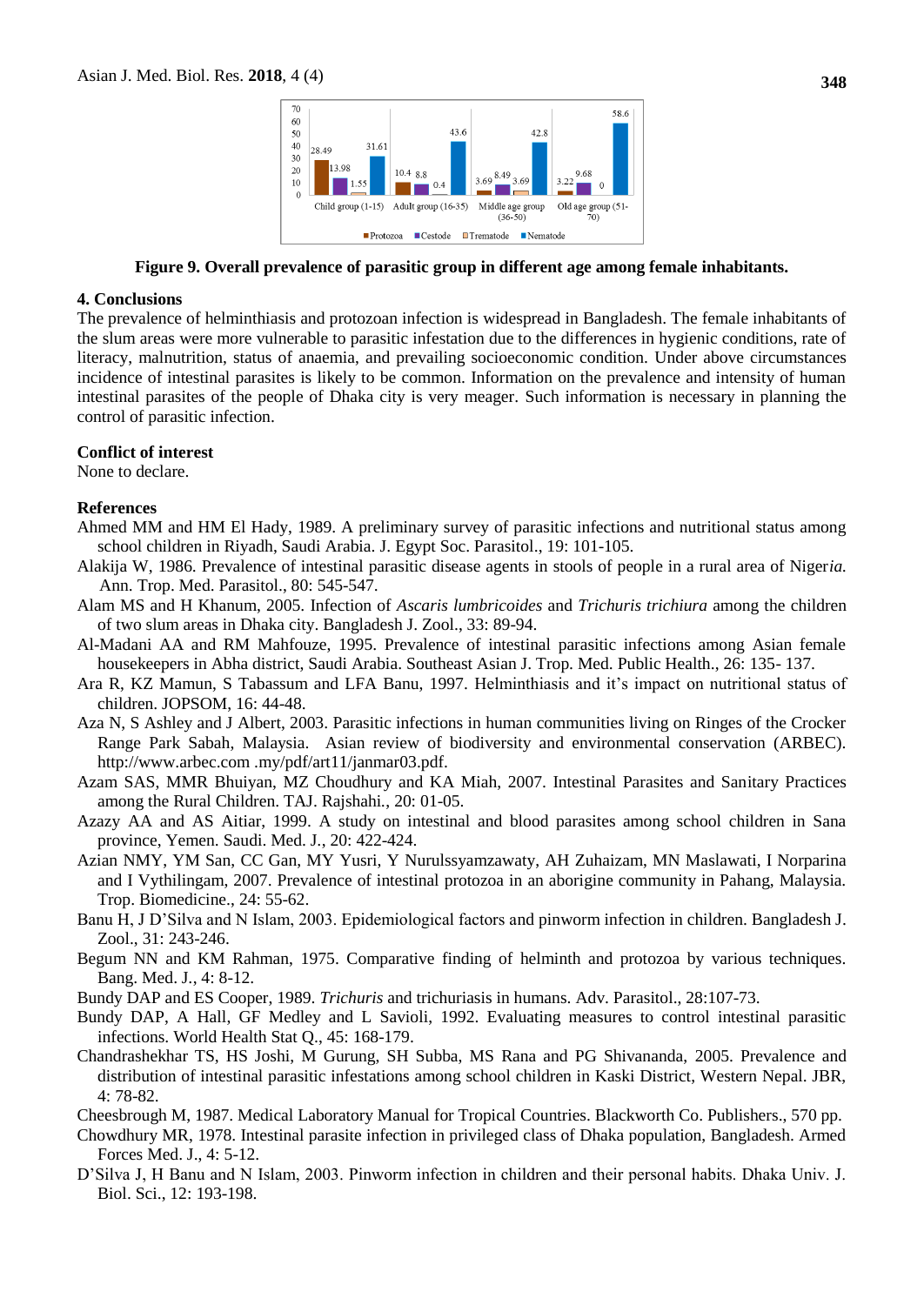- Ejezie GC, 1981. The parasite disease school children in Lagos State, Nigeria. Acta Tropica*.*, 38: 79-84.
- Elkins DB, 1984. A survey of intestinal helminths among children of different social communities in Madras, India. *Trans. R. Soc. Trop. Med. Hyg.*, 78: 132-133.
- Farag HF, 1985. Intestinal parasites in the populations of the Yemen Arab Republic. Trop. Geogr. Med., 37: 29- 31.
- Garcia LS, 2001. Diagnostic medical parasitology. ASM Press, Washington, DC, 872 pp.
- Graczyk TK, RH Gilman and B Fried, 2001. Fasciolopsiasis: is it a controllable food-borne disease? Parasitol. Res*.*, 87: 80-83.
- Guerrant RL, JM Hughes, LM Lima and J Crane, 1990. Diarrhea in developed and developing countries: magnitude, special settings, and etiologies. Rev. Infect. Dis., 12: 41–50.
- Hafez MMAA, NEI Kady, AS Bolbol and MH Baknina, 1986. Prevalence of intestinal parasitic infections in Riyadh, Saudi Arabia. Ann. Trop. Med. Parasitol*.*, 80: 613-634.
- Hamimah I, M Zahedi and AJ Ainiyah, 1982. The prevalence of intestinal parasites among children at the General Hospitals, Kuala Lumpur, Malaysia. Med. J. Malaysia., 37: 373-377.
- Higgins DA, DJ Jenkins, L Kurniawan, S Purnomo Harun and SS Juwono, 1984. Incidence of intestinal parasite in children of different socio-economic population of Dhaka city. BMRC Bull., 11: 27-29.
- Huq N and A Sheikh, 1976. Incidence of intestinal parasite in children of different socio-economic population of Dhaka City, Bangladesh. Bang. Med. Res. Council., 11: 20-26.
- Idris M, 1979. A study on infestation with *Fasciolopsis buski* in children at Maradia, a rural area close to Dacca city. Thesis for M.Phill Microbiology, Dacca University. pp. 5-8.
- Ikeh E, M Obadofin, B Brinderio, C Baugher, F Frost, D Vanderjagt and R Glew, 2006. Intestinal parasitism in rural and urban areas of North Central Nigeria: An update. Int. J. Microbiol., 2: 1-5.
- Islam AFM, M Sadeque, K Biswas, N Ahmed and G Mahmood, 1975. Helminthiasis and anaemia in student of Dhaka University. Bang. Med. Res. Council Bull., VII: 40-45.
- Jalili NA and D Cerven, 1993. The parasitic infections of soldiers of a division in the province of Baghlan (Afghanistan) recorded during 1988. Biologia., 49: 615-618.
- Khaled GA, 1983. Incidence of intestinal parasitic infection in Bangladesh Rifles. Bang. Armed Force Med. J., 7: 29-31.
- Khanum H, MA Masum, R Kabir, RR Day and R Farhana, 2008. Comparison of Direct Agglutination Test (DAT) and aldehyde Test (AT) in serodiagnosis of visceral leishmaniasis. Bangladesh J. Zool., 36: 93-99.
- Khanum H, MR Islam and S Parvin, 2010. Occurrence of eggs and larvae of gastrointestinal nematodes in nails of street inhabitants in Dhaka city. J. Life Earth Sci., 5: 75-79.
- Khanum H, MM Rahman, MH Uddin, S Alam, F Rahman and R Farhana, 2010. Intestinal Parasitic Infestation among the Outdoor Patients of Dhaka University Medical Centre, Bangladesh. Univ. J. Zool. Rajshahi Univ., 28: 45-49.
- Khanum H, F Rahman and RF Zaman, 2014. Occurrence of intestinal parasites among the teachers, students and staffs of Dhaka University. J. Asiat. Soc. Bangladesh sci., 39: 239-246.
- Kobayashi J, B Vannachone, A Xeutvongsa, K Manivang, S Ogawa, Y Sato and K Pholsena, 1996. Prevalence of intestinal parasitic infection among children in two villages in Lao PDR. Southeast Asian J. Trop. Med. Public Health, 27: 562-565.
- Kuntz RE, 1960. Intestinal protozoa and helminths in school children of Dacca, East Pakistan (East Bengal). Am. J. Trop. Med. Hyg., 9: 168-172.
- Machado ER and JM Costacruz,1998. *Strongyloides stercoralis* and other enteroparasites in children at Uberlandia city, state of Minas Gerais, Brazil. Memorias Do. Inst. Oswaldo Cruz., 93: 161-164.
- Mirdha BR and JC Samantray, 2002. *Hymenolepis nana*: a common cause of paediatric diarrhoea in urban slum dwellers in India. J. Trop. Pediatr., 48: 331-334.
- Mitra SN, MN Ali, SH Islam, AR Cross and T Saha, 1994. Bangladesh demographic and health survey 1993- 1994. Calverton, Maryland USA: National Institute of Population Research and Training (NIPORT), Mitra and Associates and Macro International Inc.
- Muazzem MG and T Ali, 1968. Incidence of intestinal parasites among children of East Pakistan. Medicus., 25: 215-221.
- Muscat M, KZ Mamun, S Tabassum, AA Ahmed and P Shears, 2004. Environmental risk factors and intestinal parasitic carriage in Bangladesh. Journal of Dhaka Medical College, 13: 1-7.
- Muttalib MA, N Islam and S Islam, 1976. Prevalence of intestinal parasite in rural children of Bangladesh. Bangladesh Med. J., 5: 9-27.